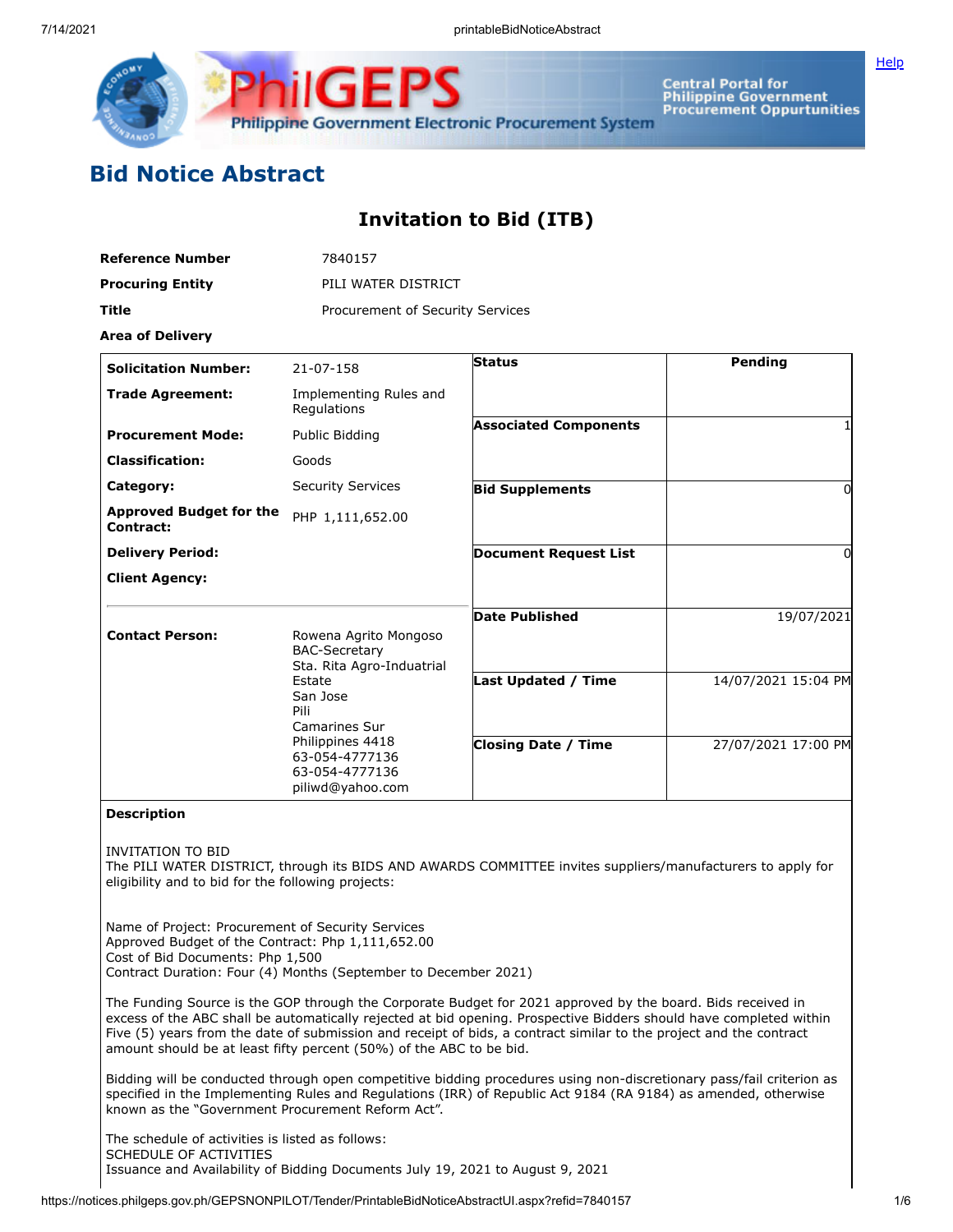7/14/2021 printableBidNoticeAbstract (8:00 AM-5:00 PM, Monday-Friday) Pre-bid Conference July 26, 2021 (3:00 PM) Zoom Meeting Details: Meeting ID: 330 719 2745 Passcode: bac2021 Zoom Meeting URL: https://us02web.zoom.us/j/3307192745?pwd=ZDJNUGhHRFlYaWh2LzMrRHA0ZjJuUT09 Opening of Bids August 9, 2021 (2:00 PM) Zoom Meeting Details: Meeting ID: 330 719 2745 Passcode: bac2021 Zoom Meeting URL: https://us02web.zoom.us/j/3307192745?pwd=ZDJNUGhHRFlYaWh2LzMrRHA0ZjJuUT09 Bidding Documents may be acquired by interested Bidders from Pili Water District office upon payment of a nonrefundable amount stated above and can be viewed and downloaded at www.piliwaterdistrict.gov.ph Bidding is restricted to eligible bidders as described in ITB 5.1. Bids must be delivered on or before the above stated scheduled dates at Pili Water District office. All bids must be accompanied by a bid security in any of the acceptable forms and in the amount stated in ITB Clause 18.1. The PILI WATER DISTRICT reserves the right to accept or reject any bid, to annul the bidding process, and to reject all bids at any time prior to contract award, without thereby incurring any liability to the affected bidder or bidders. For further information, please contact: (Sgd.) ROWENA A. MONGOSO BAC Secretary 09190664598 TERMS OF REFERENCE FOR THE PROCUREMENT OF SECURITY SERVICES FOR PILI WATER DISTRICT I. APPROVED BUDGET FOR THE CONTRACT The term of this contract shall be effective for a period of four (4) months starting September 1, 2021 until December 31, 2021 with a total Approved Budget for the Contract (ABC) amounting to One Million One Hundred Eleven Thousand Six Hundred Fifty-Two Pesos Only (Php 1,111,652.00) inclusive of all applicable taxes and fees chargeable against the Maintenance and other Operating Expenses. II. PLACE OF ASSIGENMENT A. Four (4) security personnel shall be assigned to Pili Water District Main Office with address at Sta Rita Agro-Industrial Park, San Jose, Pili, Camarines Sur. B. Seven (7) security personnel shall be assigned to the pumping stations at: 1. BSP PUMPING STATION - Cadlan, Pili, Cam Sur 2. SAN JOSE PUMPING STATION- Modern Village, San Jose, Pili, Cam Sur 3. ST. PAUL PUMPING STATION- St. Paul Subdivision, Palestina, Pili, Cam Sur 4. LA PURISIMA I PUMPING STATION- La Purisima, Pili, Camarines Sur 5. LA PURISIMA II PUMPING STATION- La Purisima, Pili, Camarines Sur 6. DEL ROSARIO PUMPING STATION- AFP Housing, Del Rosario, Pili, Cam Sur 7. CAROYROYAN PUMPING STATION- Caroyroyan, Pili, Camarines Sur III. QUALIFICATIONS OF THE SERVICE PROVIDER The qualifications of the Service Provider are: A. Must be a member of the Philippine Association of Detective and Protective Agency Operators (PADPAO) in good and active standing; B. Must be a duly licensed and registered Service Contractor with the Department of Labor and Employment; C. Should have at least five (5) years of experience in providing security services to government agency; D. Must be duly registered with the Social Security System (SSS), Home Development Mutual Fund (PAGIBIG) and Philippine Health Insurance Corporation (PHILHEALTH); E. Must present at least three (3) client satisfaction rating from a government agency or a private corporation with whom the bidder has a past or on-going contract.

F. Must present their Organizational Set-up.

G. Must present that the Security Agency has the following resources: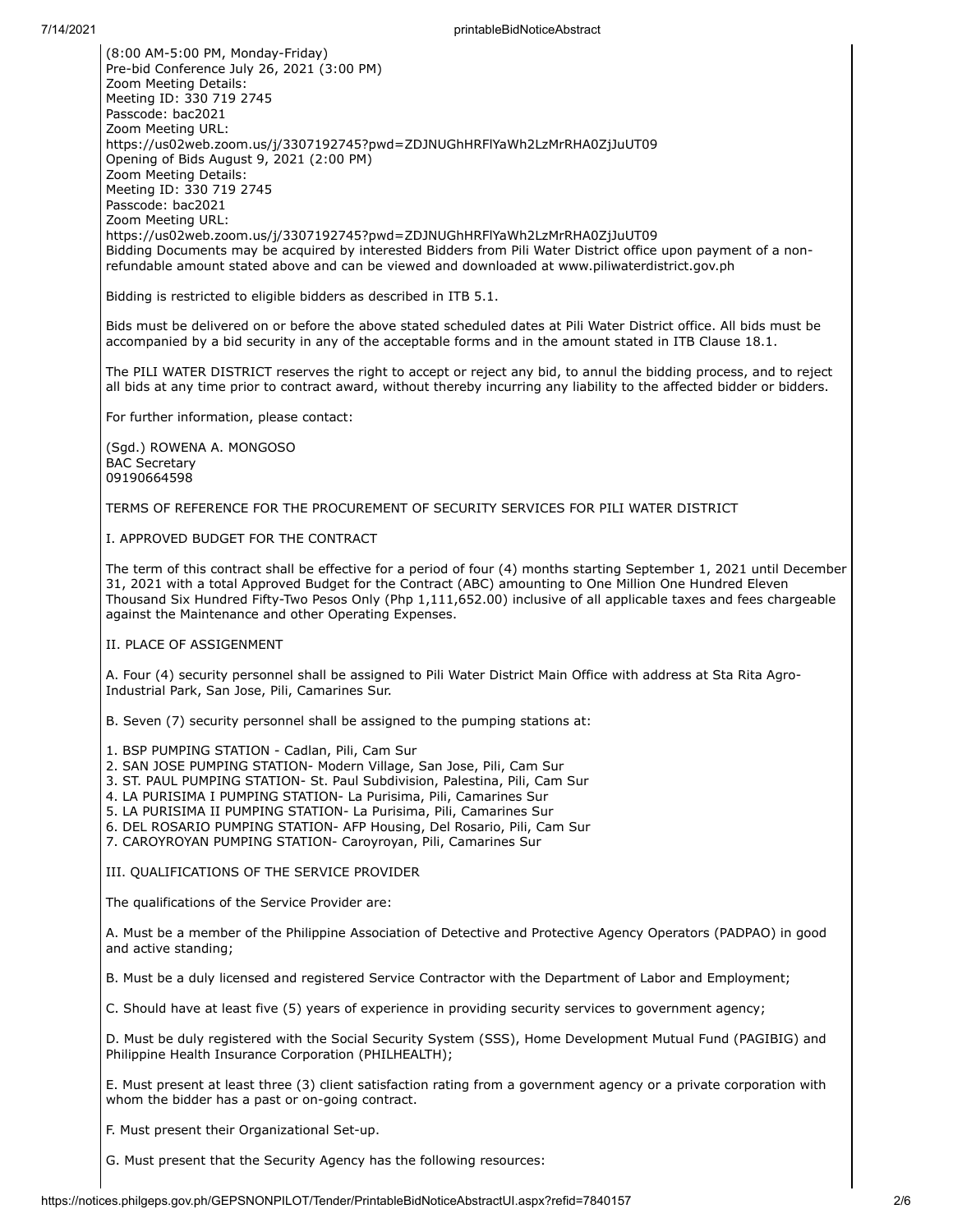1. List of Firearms owned and its Licenses 2. List of Communication Devices owned 3. Number of Licensed Guards IV. WORK SCHEDULE The Security Agency shall provide security services for PILI WATER DISTRICT under the herein schedule of deployments and work shift, to wit: Offices/ Pumping Station No. of Guards Hours of Duty PIWAD Main Office Sta. Rita Agro-Industrial Park, San Jose, Pili, Camarines Sur (a) 2 Guards Day Duty (6am – 6pm) (b) 2 Guards Night Duty (6pm –6am) 12 hours BSP PUMPING STATION Cadlan, Pili, Camarines Sur. 1 Guard 12 hours Night Duty (6pm – 6am) SAN JOSE PUMPING STATION Modern Village, San Jose, Pili, Camarines Sur 1 Guard 12 hours Night Duty (6pm – 6am) ST. PAUL PUMPING STATION St. Paul Subdivision, Palestina, Pili, Camarines Sur 1 Guard 12 hours Night Duty (6pm – 6am) LA PURISIMA I PUMPING STATION La Purisima, Pili, Camarines Sur 1 Guard 12 hours Night Duty (6pm – 6am) LA PURISIMA II PUMPING STATION La Purisima, Pili, Camarines Sur 1 Guard 12 hours Night Duty (6pm – 6am) DEL ROSARIO PUMPING STATION AFP Housing, Del Rosario, Pili, Camarines Sur 1 Guard 12 hours Night Duty (6pm – 6am) CAROYROYAN PUMPING STATION Caroyroyan, Pili, Camarines Sur 1 Guard 12 hours Night Duty (6pm – 6am) However, future adjustments regarding time scheduling shall be reserved in favor of the PIWAD in consonance with whatever alterations the latter may find necessary. The number of security guards may be subsequently increased or decreased as may be determined by the PIWAD depending upon circumstances. V. QUALIFICATIONS OF SECURITY PERSONNEL Deployment of qualified, competent, uniformed and armed guards who possess the following qualifications:

a. Must be Filipino citizen;

b. Must be physically and mentally fit and not less than 21 or more than 55 years of age and at least five (5) feet and five (5) inches in height;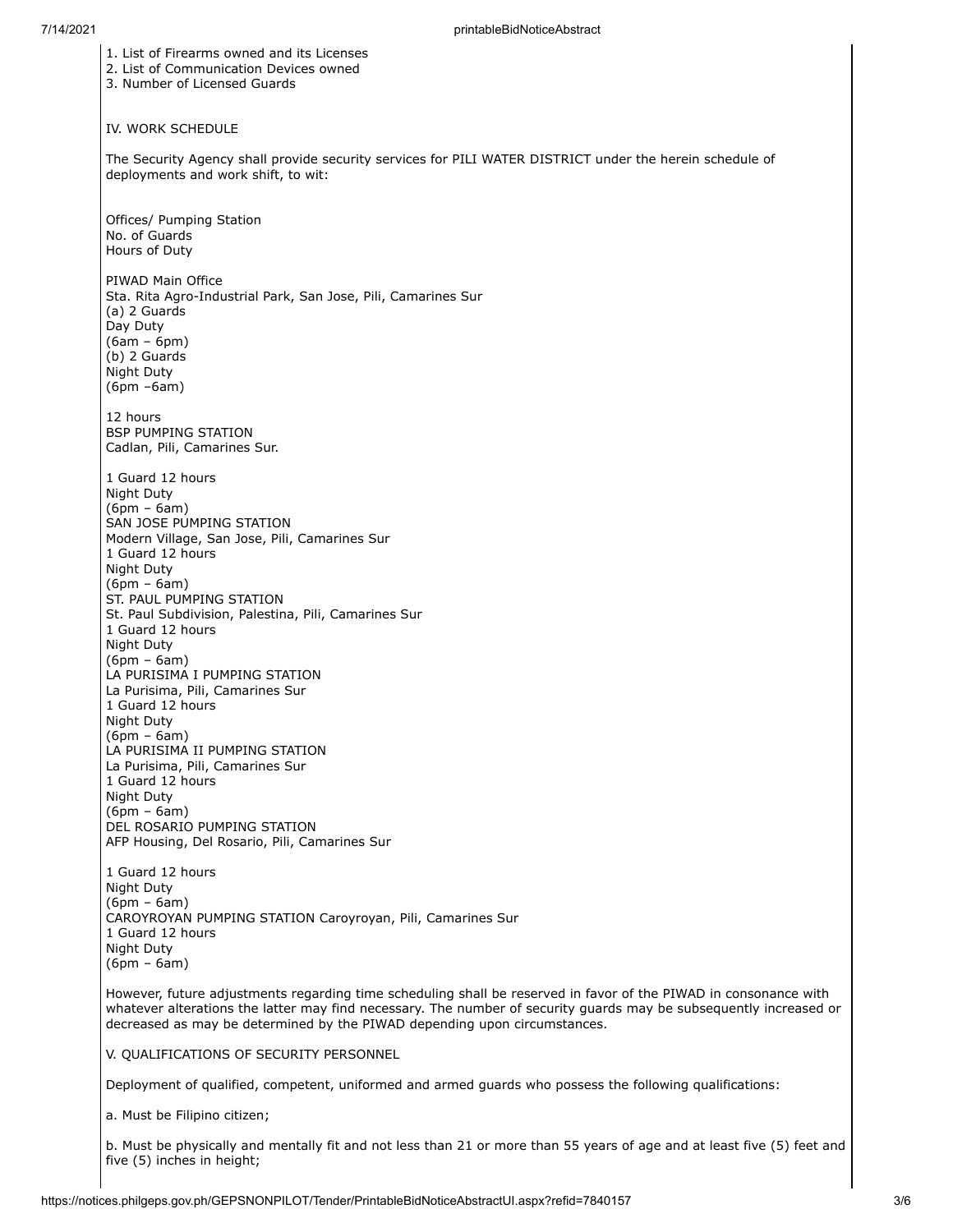c. Of good moral character, courteous, alert and without pending criminal case filed in court or any police record involving criminal acts;

d. Must have passed a Neuro-psychiatric examination and standard drug test conducted by any authorized/ accredited agency/ entity at least six months prior to assumption of duty. Expenses for said tests are chargeable to the Service Provider.

e. Must be a holder of Certificate of Training for Security Guards.

VI. SCOPE OF SERVICES

To perform the following:

A. Protection of Life and Property

1. To guard and protect PIWAD properties from theft, arson, pilferage, trespassers, robbery, destruction and other unlawful acts committed by any person as well as maintain peace and order within PIWAD remises.

2. Protect PIWAD officials, employees, visitors and guests from assault, harassment, threat or intimidation, and other criminal acts and to enforce and implement security and safety rules and regulations within PIWAD premises.

3. Conduct inspection of all bags and baggage carried by people coming in and out of the PIWAD premises.

4. Conduct random physical inspection of people coming in and out of the premises, as warranted.

5. Implementation of issuance of "visitor identification card" for visitors and non-employees.

B. Maintenance of Peace and Order

1. Guarantee that all PIWAD employees and concessionaires are safe from harm which may arise from internal/external chaos/ public disorder.

2. Guard against incidence of theft and other misdemeanors which may constitute breach of peace and order inside PIWAD premises.

C. Other Duties and Functions

1. Strictly maintain official logbook or record of all incoming and outgoing persons, vehicles, movements of PIWAD properties, among others.

2. Records PIWAD employees' time in and out.

3. After office hours, conduct routine patrol or inspection of the building and report unusual activities or threat to security to the Head Guard.

4. Record all employees rendering overtime services and all other office personnel who are still in the PIWAD premises after office hours.

5. Ensure that all doors and windows of PIWAD building are secured and all electrical connections and lights are turned off. Before the start of office hours inspect all areas for any sign of forced entry.

VII. TERMS OF PAYMENT

Payment shall be on a monthly basis for four (4) months subject to a submission of billing statement and other supporting documents by the Service Provider. Services shall be billed based on the actual services received by PIWAD.

#### VIII. OTHER MATTERS

A. Billing and Submission of Documents- The Security Agency shall comply with the provisions of the Labor Code particularly Chapter III Article 103 which states that wages shall be paid at least once every two (2) weeks or twice a month at intervals not exceeding sixteen (16) days.

Within ten (10) working days upon demand, the Security Agency shall furnish PIWAD a billing, together with copies of remittances with official receipt of SSS, Pag-ibig Fund and PhilHealth in summary form indicating the respective name of security guards and employees assigned to the aforementioned establishment with the corresponding amount duly remitted as a pre-requisite for the release of payment for services rendered by the service provider/contractor to the PIWAD.

B. Wage and Mandated Benefit Increase- Should there be any wage or mandated benefit (i.e. SSS, PAGIBIG, PHILHEALTH) increase in favor of the assigned security personnel subsequent to the execution of the Contract pursuant to a law, Executive Order, Decree or Wage Order, the Security Agency must inform the PIWAD in writing of the wage increase to allow the latter to undertake the appropriate measures to address the same before its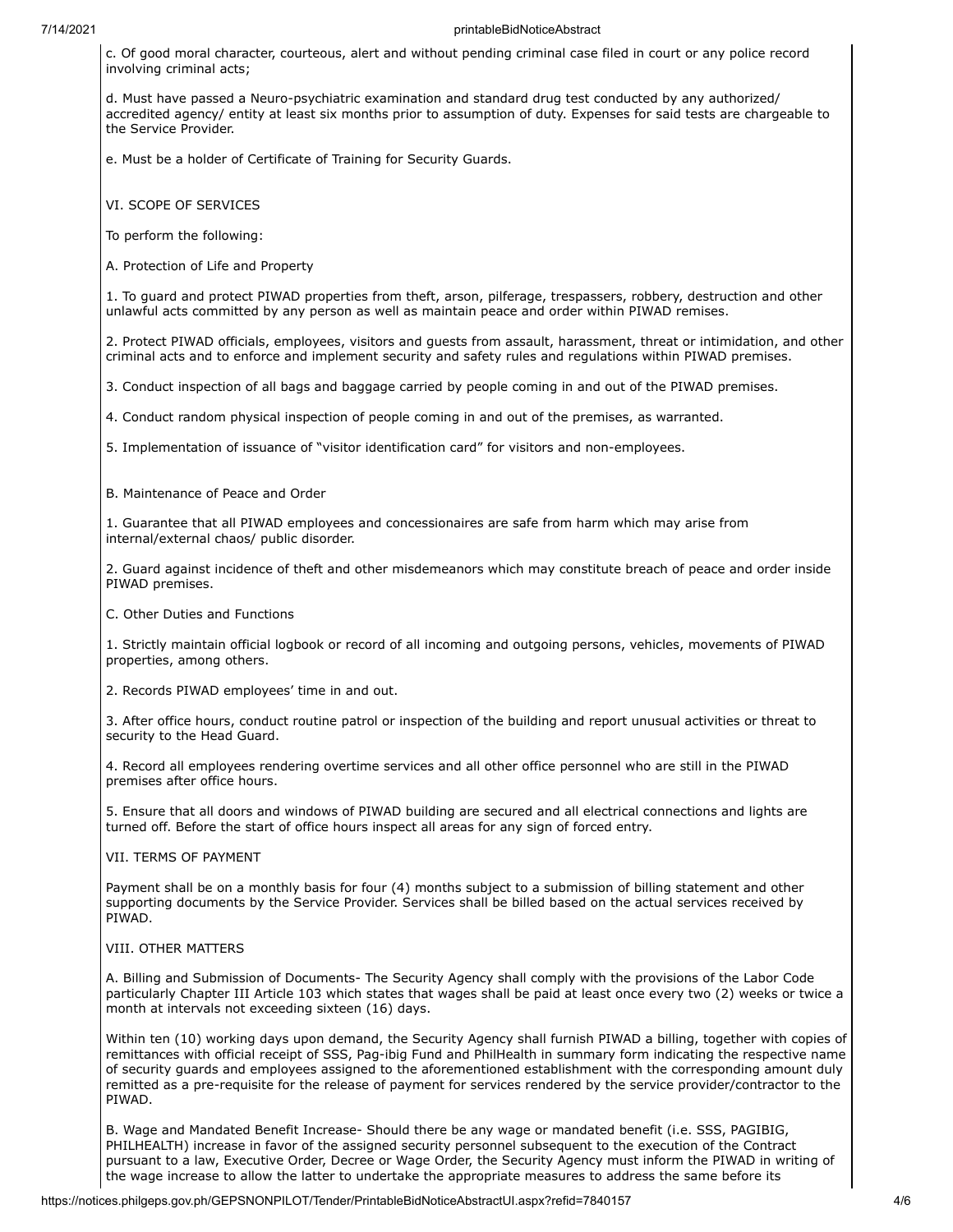implementation.

C. Cancellation/ Termination of Contract- PIWAD shall have the sole option to cancel/terminate the contract at any time for violation of any of the terms and conditions thereof and/or, if in its judgment, the service it has rendered is substandard and/or unsatisfactory.

D. Evaluation- PIWAD shall conduct an evaluation on the performance of the service provider/contractor using its ISO Aligned Quality Management System Form No. 17 Supplier's Evaluation to determine compliance of all provisions stated in this agreement and to ensure that PIWAD is accorded the best quality in security services.

Performance Criteria shall include among others: (i) quality of service delivered; (ii) time management (iii) management and suitability of personnel; (iv) contract administration and management; and (v) provision of regular progress reports.

The service provider will be notified in writing of the result of its performance evaluation and that in case of "below satisfactory performance rating, it will be given three (3) months to improve its performance and its failure to address the problems mentioned in the performance evaluation within the three (3) months period will be ground for pre-termination of the contract.

E. Employer-Employee Relationship- PIWAD shall not be responsible for any claims for general injury, including death sustained by the security personnel or any third person arising out of or in the course of the performance of the functions of the security guards pursuant to this contract. It is expressly understood that no employer-employee relationship exists between the parties or their employees, representatives and agents.

F. Extension Clause- Extension of Contract is subject to the provisions of RA No. 9184 and its 2016 IRR. The extended term shall automatically terminate upon effectivity of a new contract.

G. Screening and Choosing of Applicants- PIWAD has the right to screen and choose the security guards to be assigned.

H. The contract for security services shall have provisions for general conditions specified in Section IV of the BID Documents, and special conditions specified in Section V of the Bid Documents.

#### IX. PRE-BID CONFERENCE

A Pre-Bid Conference shall be conducted on July 26, 2021 at 3:00 pm to clarify and address the Bidder's questions on the requirements, terms and conditions and specifications stipulated in the Bidding Documents.

Bidders are encouraged to attend the Pre-Bid Conference but their non-attendance shall in no way prejudice their Bid. The Bidders, however are expected to know the changes and/or amendments to the Bidding Documents discussed during the Pre-Bid Conference.

#### X. BIDDING DOCUMENTS

**Pre-bid Conference**

A complete set of Bidding Documents containing other information and instructions to bidders can be purchased by interested bidders at PILI WATER DISTRICT Sta. Rita Agro-Industrial Park, San Jose, Pili, Camarines Sur and upon payment of a non-refundable fee in the amount of One Thousand Five Hundred Pesos (Php 1,500.00).

The Bidding Documents may also be downloaded at the Pili water District website (www.http.//piliwaterdistrict.gov.ph) provided that the bidders shall pay the fee for the bidding documents upon submission of their bids at PIWAD.

| Date       | Time         | Venue                                                                                                                                                                        |
|------------|--------------|------------------------------------------------------------------------------------------------------------------------------------------------------------------------------|
| 26/07/2021 | $3:00:00$ PM | Zoom Meeting Details:<br>Meeting ID: 330 719 2745<br>Passcode: bac2021<br>Zoom Meeting URL:<br>https://us02web.zoom.us/j/3307192745?<br>pwd=ZDJNUGhHRFIYaWh2LzMrRHA0ZjJuUT09 |
|            |              |                                                                                                                                                                              |

**Created by State Browena Agrito Mongoso Date Created** 13/07/2021